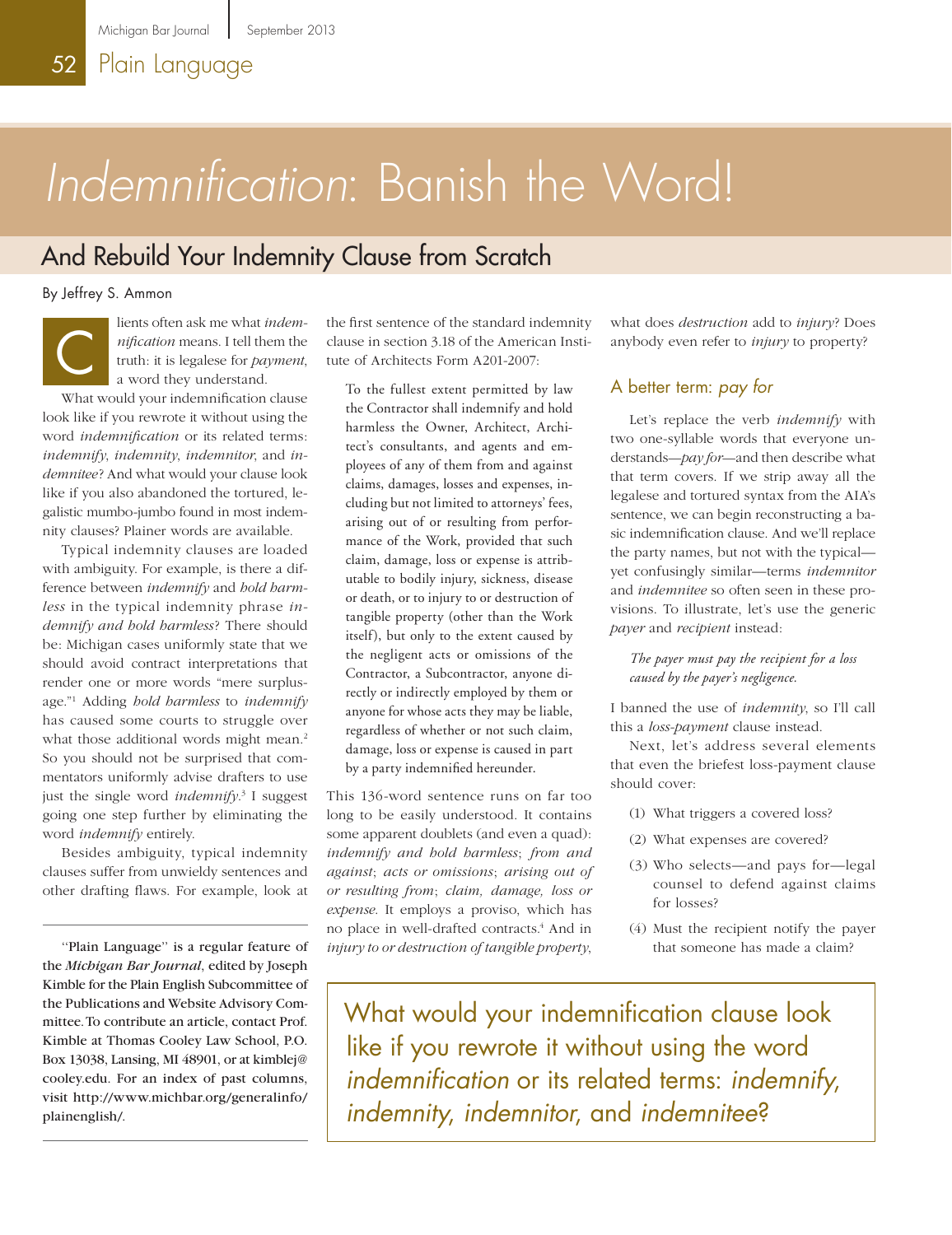## Plain Language 53

#### What triggers a covered loss?

In our one-sentence AIA clause, the payer's negligence triggers coverage. But the payer's negligence is not always the trigger, of course. You might create triggers from different perspectives:

- Extent of the payer's fault (*to the extent caused by the payer's negligence or willful misconduct*).
- The payer's actions regardless of fault (*arising out of the payer's work or services*).
- The recipient's standard of conduct (*if the recipient acted in good faith and in a manner that the recipient reasonably believed was in the corporation's best interests*).
- Effect of the recipient's fault (*except to the extent caused by the recipient's negligence*).
- Location (*occurring within the leased premises*).
- Time (*arising after closing and based on events that occurred before closing*).
- Subject matter of the claim itself (*involving the environmental condition of the purchased property*).
- Contract breach (*based on the inaccuracy of the payer's representations*).

You must carefully choose the words connecting the trigger to the losses. Is there any difference in scope between a loss *arising from* negligence and one *resulting from* that negligence? At least one Michigan case says there is.<sup>5</sup> If you use a string of alternative connectors, do you mean something different by each phrase? Or does one swallow up the other? Consider using just one connector plus a definition, as in the sample shown in the appendix.

#### What expenses are covered?

What about such things as medical expenses, lawyer fees, staff time, lost profits, and decline in property value? Consider using a string of illustrative examples, as I do in the sample's definition of *loss*.

But be careful when you list a string of examples. A court or adversary might seek to apply the rule of *ejusdem generis*, which Preston Tolbert renames the *class presumption*: in a list of items ending with a general term, we presume that the last term will be interpreted narrowly to be within the same class created by the previously enumerated items.6 Thus, we might interpret the word *building* in the phrase *house, cottage, or other building* to include only residential dwellings, not commercial buildings.

#### Who selects and pays defense counsel?

Some indemnity clauses attempt to cover defense issues by using the word *defend* in the triplet *defend, indemnify, and*

Let's replace the verb *indemnify* with two one-syllable words that everyone understands—*pay for*...

*hold harmless*. Don't rely on that single word to carry the weight of all the legaldefense issues. This is especially important in Michigan, given its contradictory caselaw comparing the duty to defend with the duty to indemnify.<sup>7</sup> Let's unbundle the defense issues:

- Who controls the legal defense if litigation occurs—the recipient or the payer? Since the payer bears the economic risk, my sample gives the payer an option to control the defense.
- If the payer elects to control the defense, may the recipient retain its own counsel anyway, to advise it on whether payer's counsel is doing a good job? My sample gives the recipient this right, but at the recipient's expense.

• May the payer settle the claim without the recipient's permission? What if the settlement includes an admission of the recipient's wrongdoing or suspends a license belonging to the recipient? The sample clause gives the recipient a veto over those kinds of settlements.8

#### Is notice of a claim required?

If not, the recipient could defend the claim and then bill the payer for the loss only after the judgment or settlement is final and appeal deadlines have passed. If notice is required, what consequences befall a recipient who gives a late notice? My sample requires prompt notice but protects the recipient from forfeiting its rights if notice is late.

#### The sample

The appendix shows a sample losspayment clause. This is only a sample, though. You'll adjust your own drafting depending on the nature of the contract, the audience (commercial versus consumer, for instance), and whether you represent the payer or the recipient. In short, there's probably no such thing as a "standard" loss-payment clause.

Unbundling a tortured mess of legalese takes time. But there may be no better way to understand a contract clause than by doing just that. So consider replacing your old indemnity clauses with your new losspayment clauses in your most frequently used contract forms. You might find that *indemnification* will go the way of *witnesseth*, *know all men by whom these presents*, *in witness of which*, and other legalese that adds nothing to well-drafted contracts. And your clients will happily indemnify—er, pay for—your work.  $\blacksquare$ 

*Jeffrey S. Ammon is an avid student of plainlanguage drafting and has practiced business, transactional, and real-estate law for more than 34 years at Miller Johnson law firm. Please send comments to him at ammonj@millerjohnson.com or call him at (616) 831-1703.*